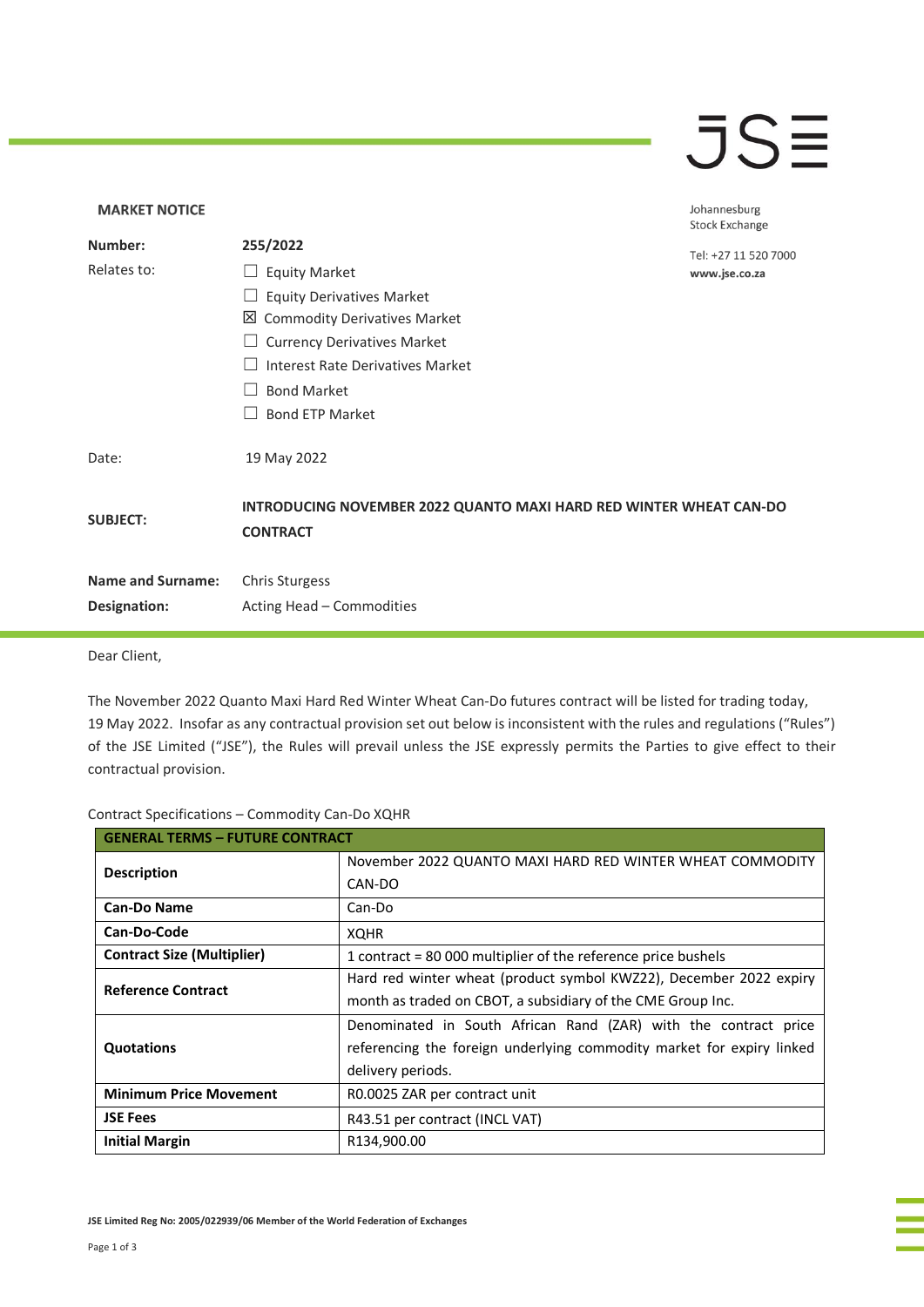# $JS\equiv$

i<br>I

j.

| Calendar spread margin                      | R3,530.00                                                                                                                                                                                                                                                                                                                                                                         |  |
|---------------------------------------------|-----------------------------------------------------------------------------------------------------------------------------------------------------------------------------------------------------------------------------------------------------------------------------------------------------------------------------------------------------------------------------------|--|
| <b>Position Limits</b>                      | Not applicable                                                                                                                                                                                                                                                                                                                                                                    |  |
| <b>Trade Date</b>                           | The date the Can-Do position is first entered into by the clients and<br>captured by the JSE.                                                                                                                                                                                                                                                                                     |  |
| <b>Business Day</b>                         | Any day on which banks are open for a normal trading day in<br>Johannesburg and prices are published by the JSE.                                                                                                                                                                                                                                                                  |  |
| <b>Underlying</b>                           |                                                                                                                                                                                                                                                                                                                                                                                   |  |
|                                             | A Hard red winter wheat futures contract meeting all specifications as                                                                                                                                                                                                                                                                                                            |  |
| <b>Underlying Future</b>                    | listed and traded on CBOT, a subsidiary of the CME Group Inc. The JSE<br>reserves the right to amend the contract specifications including<br>settlement methodology should this be amended by the reference<br>exchange.                                                                                                                                                         |  |
| <b>Daily MTM</b>                            | Snapshots of contract will be taken between 16h55 and 17h00. Based on                                                                                                                                                                                                                                                                                                             |  |
|                                             | the random snapshot selected the MTM will be calculated as the middle of<br>the double based on best bid and offer. There will be no foreign exchange<br>rate adjustments.                                                                                                                                                                                                        |  |
| Daily MTM time                              | 16h55-17h00                                                                                                                                                                                                                                                                                                                                                                       |  |
| Initial reference level                     | As agreed by the Long and the Short Party on the trade date in Rand cents<br>per bushel. Confirmed by the EFR transaction generated by the exchange<br>upon confirmation of the Can-Do trade. The report only transactions will<br>be facilitated by the JSE.                                                                                                                     |  |
| <b>Underlying Currency</b>                  | Rand (ZAR)                                                                                                                                                                                                                                                                                                                                                                        |  |
| Last trading date                           | 25 November 2022                                                                                                                                                                                                                                                                                                                                                                  |  |
| <b>Settlement Date</b>                      | 28 November 2022                                                                                                                                                                                                                                                                                                                                                                  |  |
| <b>Valuation Frequency</b>                  | Daily between 16h55 and 17h00                                                                                                                                                                                                                                                                                                                                                     |  |
| <b>TERMS &amp; CONDITIONS - Can-Do XQHW</b> |                                                                                                                                                                                                                                                                                                                                                                                   |  |
| <b>Type</b>                                 | Can-Do Future                                                                                                                                                                                                                                                                                                                                                                     |  |
| <b>Buyer</b>                                | Is the party that is the Long Party to the Can-Do Future                                                                                                                                                                                                                                                                                                                          |  |
| <b>Seller</b>                               | Is the party that is the Short Party to the Can-Do Future                                                                                                                                                                                                                                                                                                                         |  |
| <b>Initial Futures Price</b>                | As agreed by the Long and the Short Party on the trade date in Rand cents<br>per bushel. Confirmed by the EFR transaction generated by the exchange<br>upon confirmation of the Can-Do trade. The report only transactions will<br>be facilitated by the JSE.                                                                                                                     |  |
| <b>PROCEDURE AT EXPIRATION</b>              |                                                                                                                                                                                                                                                                                                                                                                                   |  |
| <b>Final valuation and cash settlement</b>  | The final settlement price for cash settlement of the contract will require<br>only CME Group closing price, denominated in ZAR. The CME Group<br>settlement value (MTM) published on the last trading date of the South<br>African contract, for avoidance of doubt 25 November 2022, will be applied<br>as the final cash settlement value on settlement date 28 November 2022. |  |
|                                             | There will be no foreign exchange rate adjustments.                                                                                                                                                                                                                                                                                                                               |  |
| <b>GENERAL TERMS - OPTIONS CONTRACT</b>     |                                                                                                                                                                                                                                                                                                                                                                                   |  |
| <b>Description</b>                          | November 2022 QUANTO MAXI HARD RED WINTER WHEAT COMMODITY<br>CAN-DO OPTION                                                                                                                                                                                                                                                                                                        |  |